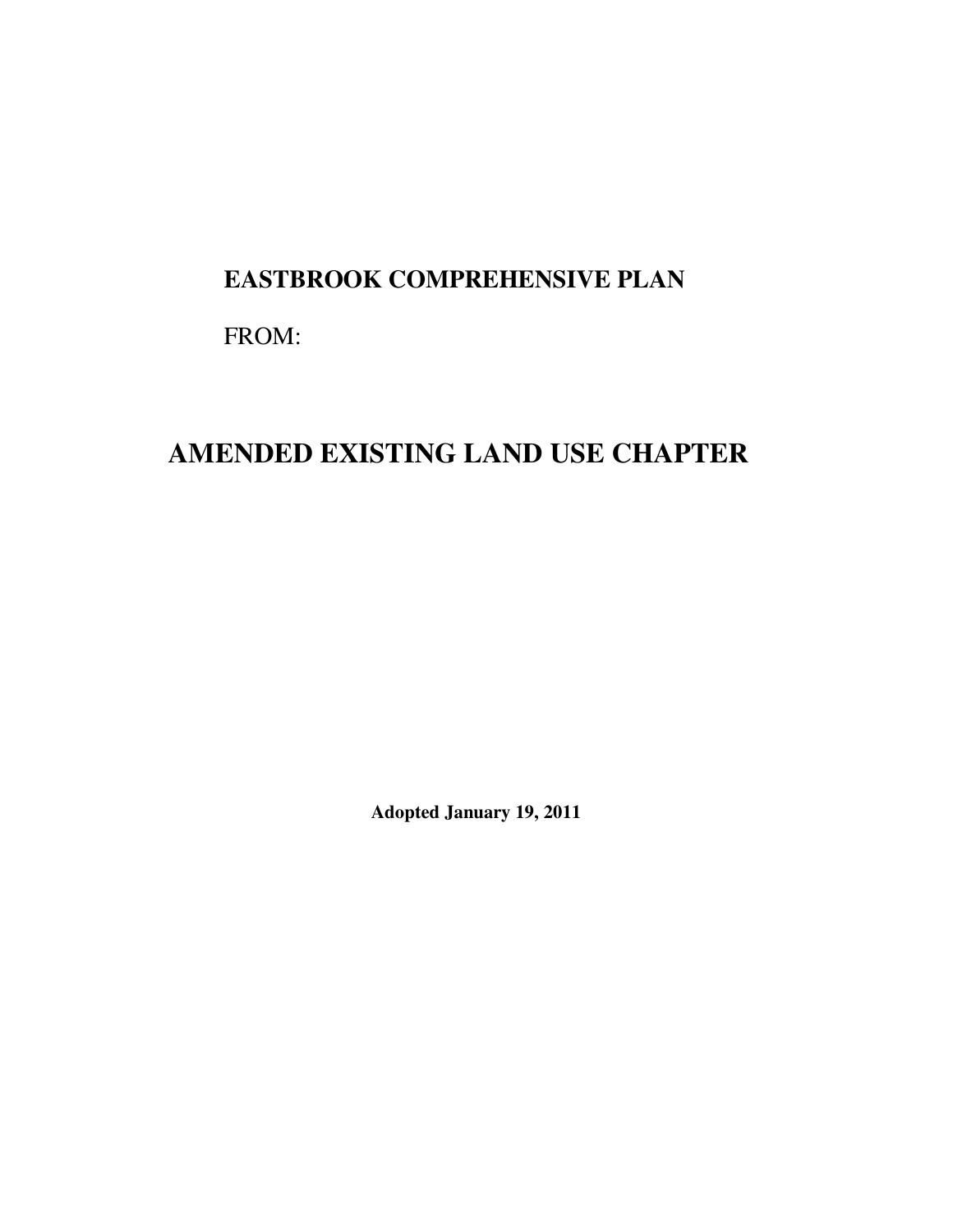#### **1. LAND USE GOAL**

To encourage orderly growth and development in appropriate areas of Eastbrook, while protecting the Town's character, making efficient use of public services and preventing development sprawl.

#### **2. PURPOSE**

The purpose of this section is:

- a. to identify and understand the uses of land throughout the town in terms of amounts and locations of land devoted to various land uses;
- b. to identify and understand the changes in the town's land use patterns and how they might affect future land use patterns;
- c. to identify areas which pose natural hazards to development.

### **3. HISTORIC LAND USE**

After its settlement in the early 1800's, Eastbrook's growth was based primarily on agriculture and forestry. As early as 1904, with the construction of the Molasses Pond House, the natural resources of the town attracted visitors interested in fishing and hunting. This tradition continued with the development of numerous summer camps, primarily located around the town's three ponds. A large percentage of the land remained in woodland and farms, despite an increase in the number of residences.

The past ten years have seen primarily residential growth. It is impossible to accurately tally recent construction, since the Planning Board has only kept records of building permits issued since 1988. According to the First Selectman, whose estimates the Committee considers far more accurate than the census, 16 new year-round residential units were constructed between 1980 and 1990. In addition, an unknown number of seasonal residences were built. In the past ten years, a total of 23 new lots were created through three approved subdivisions. Not all of these lots have been sold and built upon.

Although there has been some commercial growth in the past ten years, virtually all new businesses have been operated out of residents' homes. Therefore, they do not represent a trend toward a different land use pattern in Eastbrook.

Similarly, some of the commercial farms have expanded their farmed area. However, most of the growth has consisted of planting new Christmas tree orchards on parcels already owned by farmers. Conversion of land to active farming has not been a major trend in Eastbrook.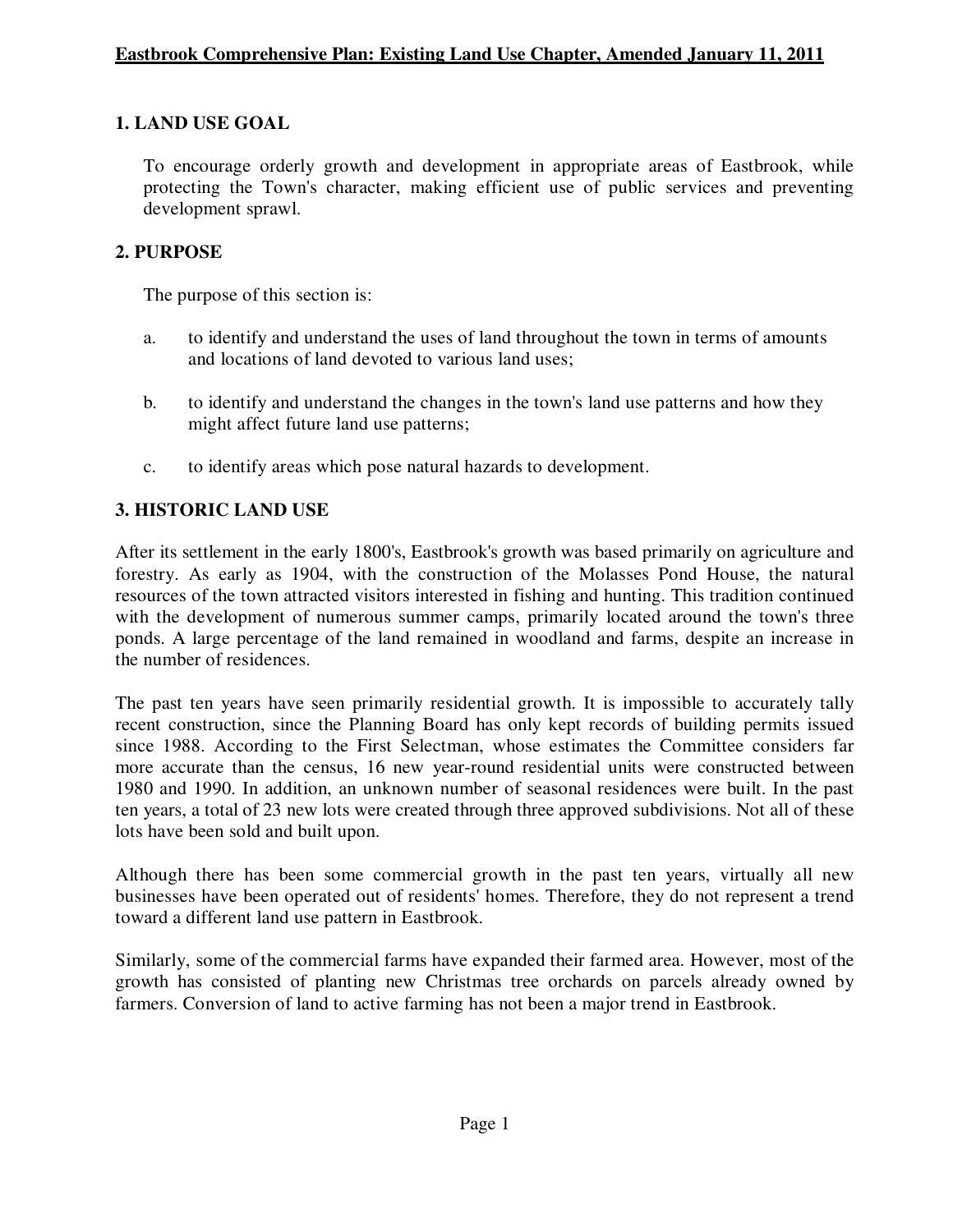The most dynamic changes in land use in Eastbrook have revolved around Diamond Occidental's leased land around Molasses Pond. In 1989, Diamond put up for sale 90 lots it had previously leased to camp owners. Approximately 75% of these lots have been sold to former lessees. In addition, Diamond Occidental has indicated that it may remove some of their land from Tree Growth.

#### **4. EXISTING LAND USES**

#### **a. Inventory**

#### **1. Land Use Records**

Although Eastbrook's land use records are by no means complete, based on aerial photographs, windshield surveys, and Committee members' knowledge, it is possible to obtain a general overview of the land use of the town, and to generate an approximate land use map. Existing land use areas and locations in Eastbrook are mapped on Map \_\_\_: Existing Land Use. Figure K.1 shows approximate acreage of various types of land use. Previous sections of this plan, including Housing, Agricultural and Forest Resources, and Recreation also deal with specific issues of land use in more detail**.** 

#### **2. Undeveloped Land**

Over 50% of the Town of Eastbrook is covered with commercial forest property which falls under the Tree Growth Tax Law. This land belongs to three owners: Diamond Occidental, Champion International, and Wayne French. An additional 17% is made of pond surfaces and the Lyle Frost Wildlife Management Area. The remaining land, approximately 8000 acres, is privately owned. Much of this privately owned land is also undeveloped. Some is farmed (see Section II.J: Forest and Agricultural Resources) or kept as woodlots.

#### **3. Developed Land**

Most of the development in Eastbrook is single-family residential; there are approximately 150 year-round and 270 seasonal residences. There are no multifamily units in the town. There is one small store and around twenty home-based businesses, such as contractors, loggers and a bed and breakfast reservation service.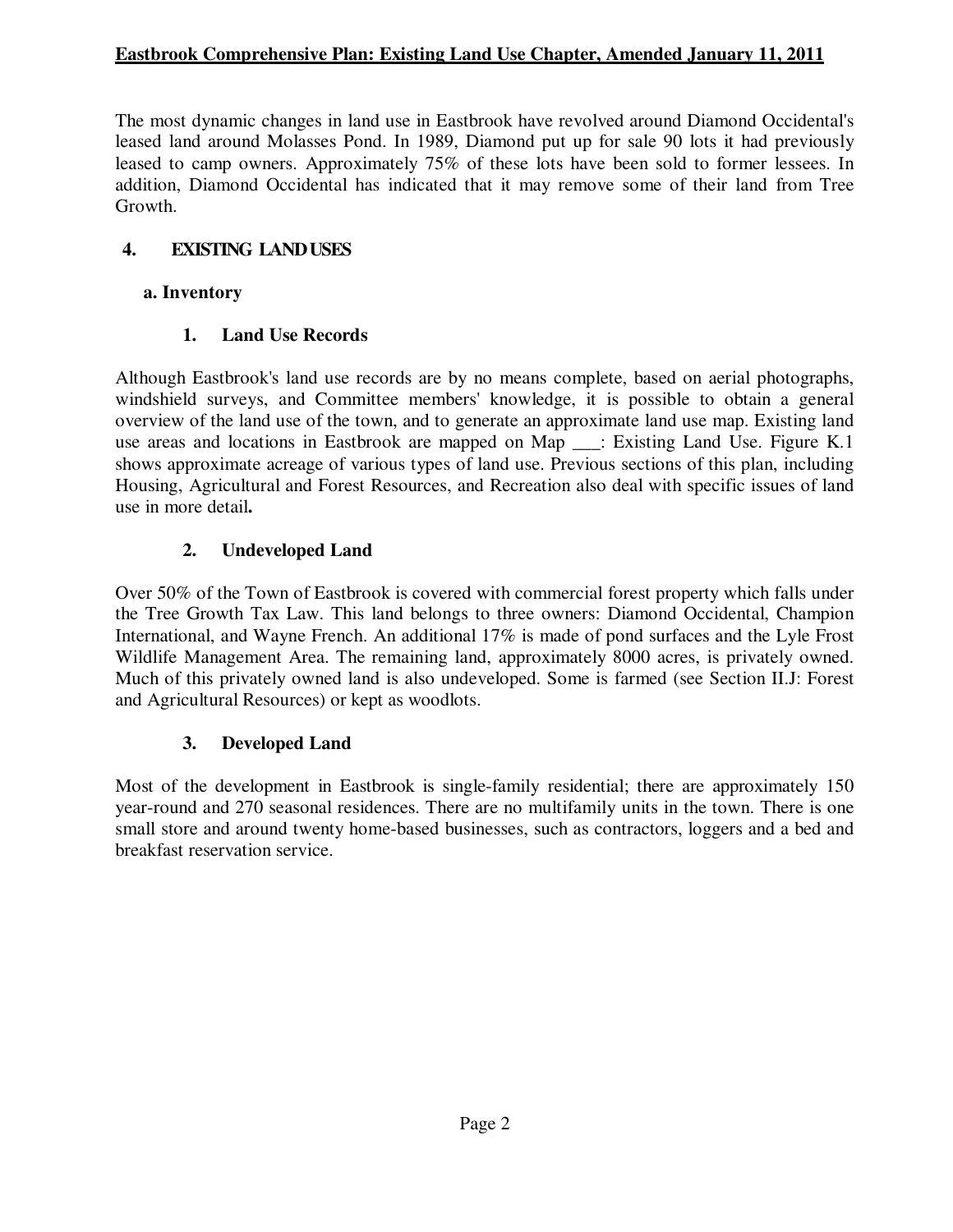| <b>FIGURE K.1</b><br><b>EASTBROOK LAND OWNERSHIP BY USE</b><br><b>APPROXIMATE NUMBER OF ACRES</b> |         |            |
|---------------------------------------------------------------------------------------------------|---------|------------|
|                                                                                                   | Acreage | Percentage |
| Lyle Frost WMA (including Scammon Pond<br>surface)                                                | 1818    | 7.9        |
| Pond Surface (excluding Scammon)                                                                  | 2180    | 9.5        |
| <b>Tree Growth Tax Parcels</b>                                                                    | 11,940  | 51.8       |
| Other                                                                                             | 7102    | 30.8       |
| Total                                                                                             | 23,040  | 100.0      |
| <b>Source: Eastbrook Tax Records</b>                                                              |         |            |

#### **b. Planning Implications: Existing Land Use Patterns**

The vast majority of Eastbrook, as shown above, is covered in woods, ponds, and blueberry fields. Compared to many towns, only a small portion is developed, and nearly all of that development is either seasonal homes or single family housing. These conditions combine to create the rural character of the town.

According to the Opinion Survey, it is very important to the residents of Eastbrook that the town preserve the current land use patterns which contribute to the rural character of the community. The Land Use Plan (Section VII) has been developed with this goal in mind. It is important that this Land Use Plan be implemented through ordinance revisions and that it be updated every five years.

#### **5. NATURAL AREAS POSING PHYSICAL RESTRICTIONS TO DEVELOPMENT**

#### **a. Inventory: Natural Areas Posing Physical Restrictions to Development**

There are several types of areas which occur naturally which pose physical restrictions to development. In these areas, development may be endangered by natural hazards, such as floods, or may damage the environment. Physical restrictions to development include poor soils, steep slopes and flood hazard zones. These areas are shown on Map #13: Physically Restricted Land.

#### **1. Soils Unsuitable for Septic Systems**

Since there are no centralized wastewater treatment facilities in Eastbrook, most residences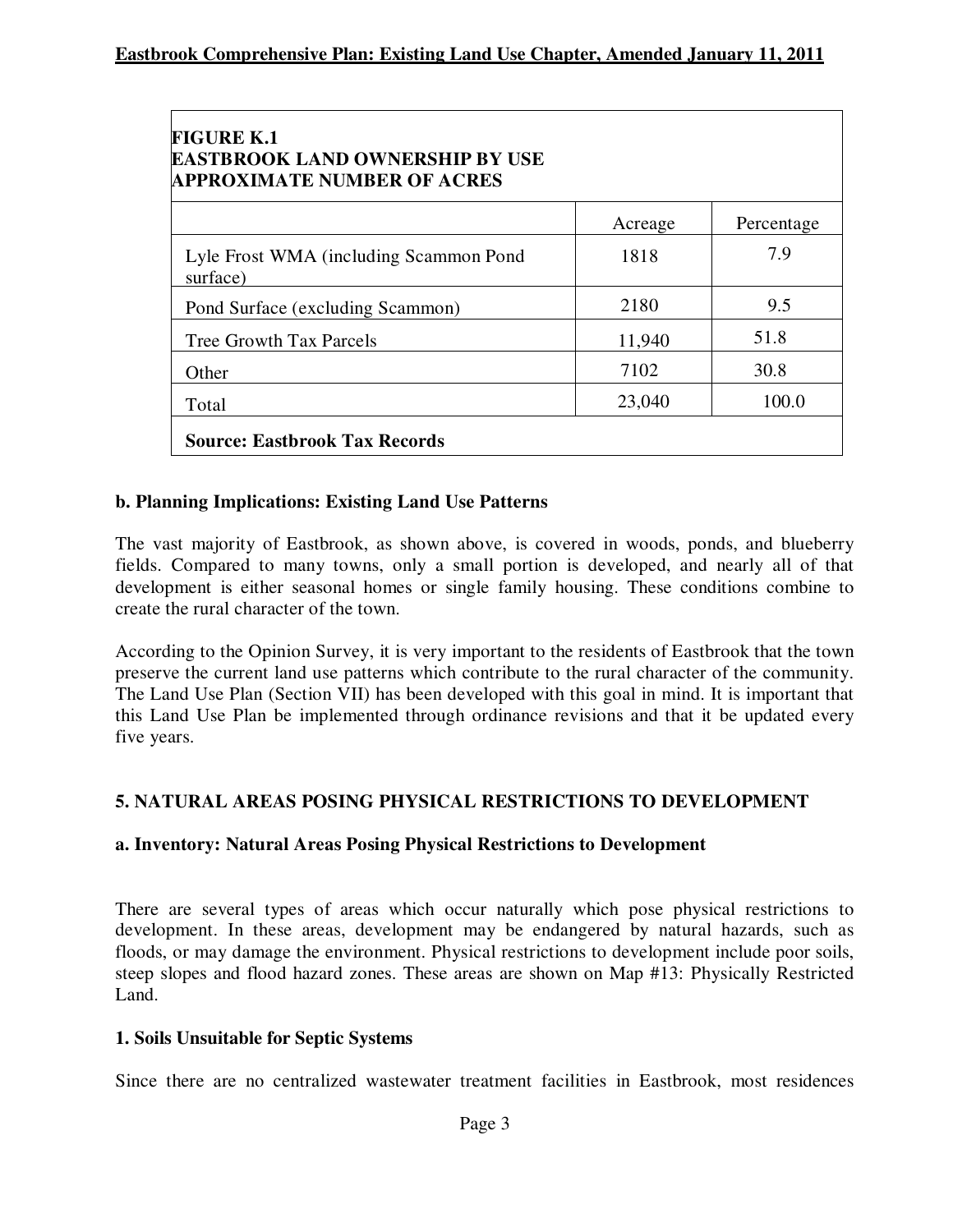utilize septic systems. Some kinds of soils are appropriate for septic systems; others are not. Septic systems in unsuitable soils are likely to fail, possibly contaminating ground or surface waters. For this reason, the plumbing code specifies soil requirements for new septic systems.

A medium intensity soils survey of Eastbrook's soils was completed by the Soil Conservation Service in 1966. This information is considered accurate to the nearest only fourteen acres. Therefore while adequate for general community planning purposes, it is not suitable for the planning and designing of specific developments.

For general community planning purposes, the information provided by the Soil Conservation Service's medium intensity soils survey was analyzed to determine those soils which present the least constraints/limitations on future growth and development. To accomplish this analysis, soils were ranked for development suitability by the Hancock County Soil Conservation Service according to limitations such as high water tables, shallow depths to bedrock, poor drainage, low strength, frequent flooding, and steep slopes. Figure K.3 lists all soils in Eastbrook, profiling their suitability for development. Hydric soils, which are typically wetlands or floodplains, are mostly unsuitable for residential housing, and have also been indicated on Figure K.3. Maps of the county soil survey are available either at the Hancock County Soil Conservation Service or from the Selectmen or Planning Board of the Town of Eastbrook.

Map #13: Physically Restricted Land shows areas with soils unsuitable for septic systems, according to the Maine State Plumbing Code. It shows that most of Eastbrook is suitable for septic systems.

#### **2. Steep Slopes**

In addition to these areas already discussed, one primary environmental limitation to development is topography; more specifically, the slope of land. In general most land use activities encounter serious problems and significant additional construction and maintenance costs when located on slopes greater than fifteen percent (15%). The Maine State Plumbing Code prohibits new septic systems on slopes greater than fifteen percent.

There are several small areas in Eastbrook with slopes of greater than fifteen percent; these have been included on Map #13: Physically Restricted Land as having a physical restriction to development. Although construction in these areas may be possible, devising appropriate wastewater disposal and erosion control would pose significant challenges to the developer.

#### **3. Floodplains**

Floodplains are especially unsuitable for development because they can reasonably be expected to be covered at some time by floodwater. The enormous public costs involved in flood damage and flood control nationwide resulted in the establishment of a national Flood Insurance Program which helps the victims of floods to rebuild their homes and businesses and which reduces the future risk of flood losses. The Town of Eastbrook voted in 1990 to participate in the Flood Insurance Program; however, due to technicalities, the town was suspended from the Program.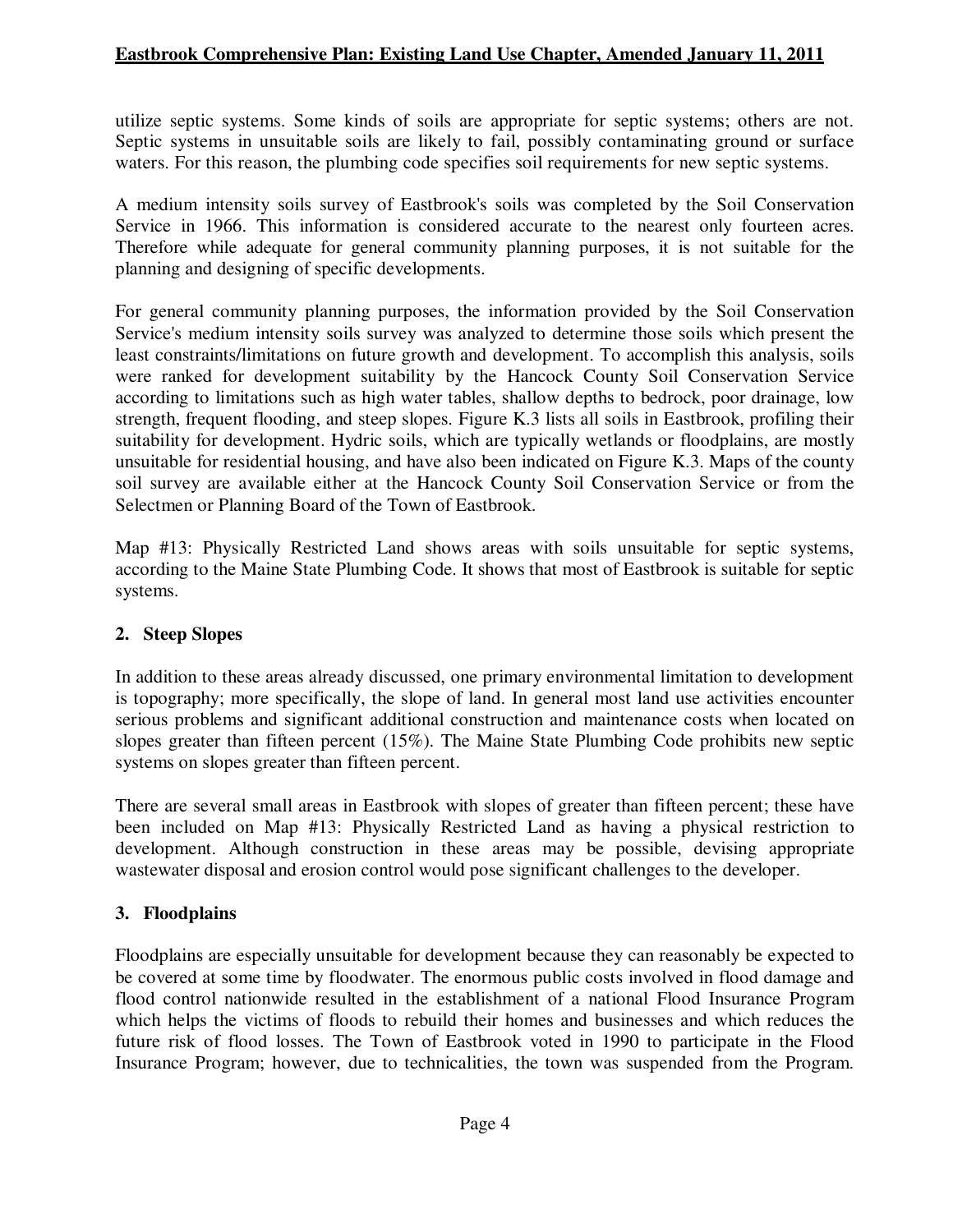Eastbrook fully expects to rejoin the NFIP in 1991. Under this Program, the Town will adopt an ordinance which sets forth constructions standards for development in Flood Hazard Zones.

The Flood Hazard Areas identified under the National Flood Insurance Program are shown on Map #13: Physically Restricted Land as having a physical restriction to development due to the risks associated with periodic flooding. The maps show the area of 100 year flood, known as "A Zones." Although the maps are considered by the town to be inaccurate, they should be used until a remapping takes place.

#### **4. Ridgelines and Hilltops**

A review of topographical maps shows that Eastbrook has many hilltops and ridgelines. Development on these features poses several challenges. First, these sites may be difficult for emergency vehicles to reach if they are in a remote location. Second, soils are frequently shallow making it difficult to install a septic system or well. Third, ridgeline development often disrupts scenic views. This means that development on ridgelines should be subject to detailed review guidelines.

An emerging issue facing Eastbrook is large-scale wind generation facilities. These are uses that can only be located in areas where there is a regular supply of wind. This is usually on hilltops and ridgelines. Areas with high wind generation potential are shown at: http://www.hcpcme.org/eastbrook/index.htm .

Due to noise, shadow flicker. and visual impacts, large-scale wind generation facilities are best located away from residential areas. The exact distance should be based in part on how far sound travels. This will involve a sound assessment prepared by qualified professionals. Locations should also be based on visual impacts. It is important that facilities are located in a manner that minimizes disruptions of scenic views of statewide or local importance.

#### **b. Planning Implications: Natural Areas Posing a Hazard to Development**

Because of the difficulty of building and maintaining appropriate wastewater treatment systems in areas with poor soils, development should be discouraged in areas with soils unsuitable for septic systems. If any development is allowed in these areas, it should be carefully regulated, with careful attention given to accelerated surface water runoff and erosion.

The Town should be sure to acquire digitized soil suitability maps once they have been prepared by the Hancock County Planning Commission and use them as general references, recognizing their limitations, for planning purposes.

Because of the potential for loss of life and property during floods and the enormous costs involved in cleanup and rebuilding after floods, further **development in** floodplains should be avoided and only compatible, non-intensive uses permitted. Existing development and incompatible land use activities in flood areas should not be allowed to expand or should be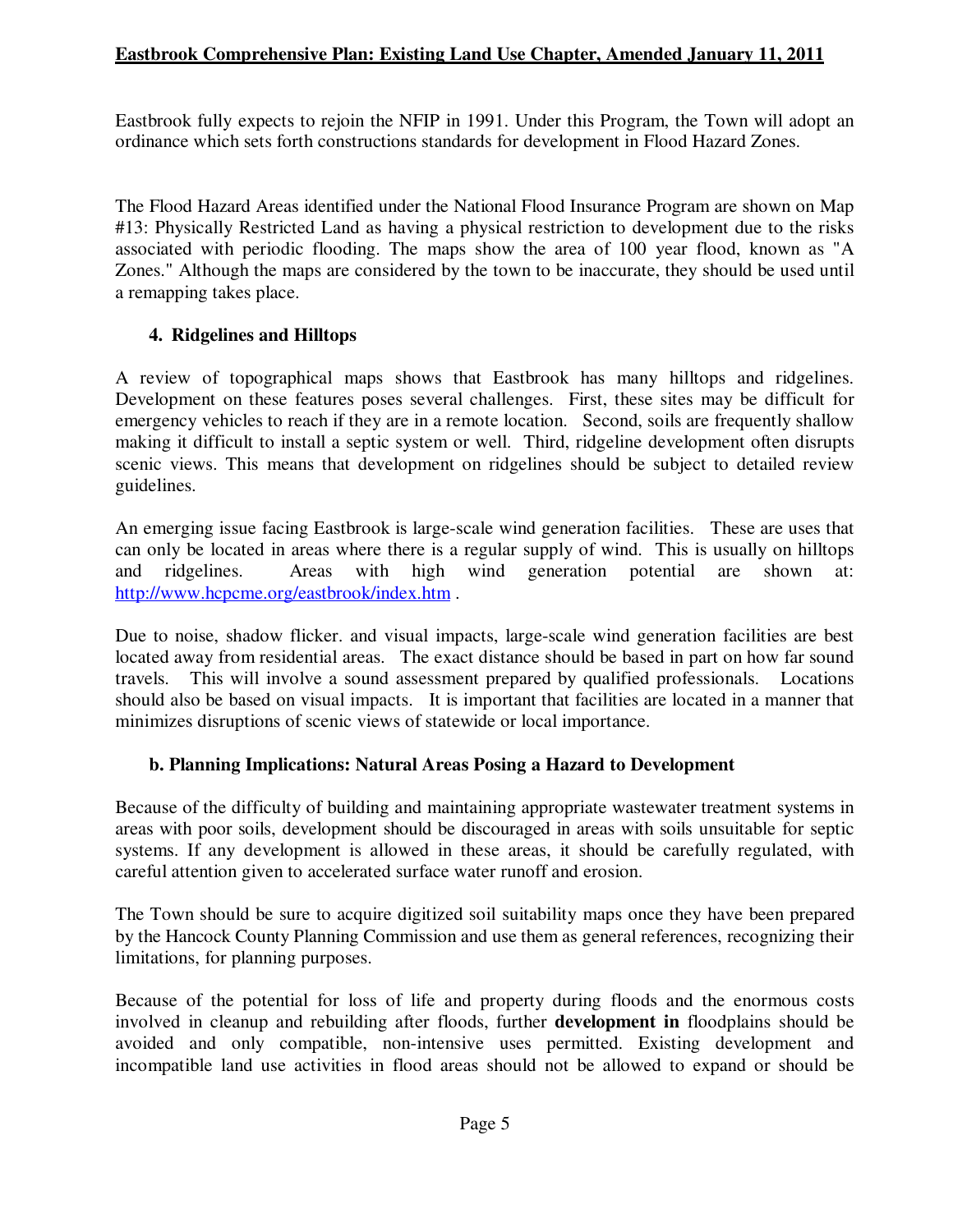amortized for their eventual elimination to the maximum extent feasible.

Although development may be feasible in some areas designated by the "Natural Areas Posing a Hazard to Development" map, this map should be used for general planning purposes. Eastbrook should not plan for its growth area to be concentrated in poor soils, steep slopes or floodplains. Due to their noise, shadow flicker, and other impacts large-scale wind generators are not a suitable use in growth areas. They should be confined to rural areas where there is little likelihood of residential development.

However, since development decisions are made on a site by site basis, since specific regulations exist for development in these areas and since the available maps are inaccurate, the Land Use Plan does not prohibit all development in all of these areas.

#### **6. REGIONAL PLANNING IMPLICATIONS FOR LAND USE**

Because land use activities affect the environment in surrounding towns as well, the State of Maine has imposed several land use regulations on all municipalities. State regulations on shorelands, septic suitability, water quality, lot sizes, wetlands, floodplains, and protection of endangered species all must be considered in the land use policies of a municipality.

The primary regional land use issue in Eastbrook is water quality in its ponds. In the Water Resources section (Section I1G), a watershed management program is proposed. This program would control the runoff of pollutants, particularly phosphorus, from towns development within sensitive ponds' watersheds. Because parts of these watersheds lie in other towns, neighboring towns should be encouraged to adopt the same standards to protect the quality of Eastbrook's ponds.

Another regional land use issue is large-scale wind energy development. This is likely to occur primarily in the adjoining unorganized territories. The town may want to coordinate its review of any large-scale wind energy project that crosses town boundaries with the state agencies responsible for development review in the unorganized territories. If there is a project that also locates in an adjoining organized town, the Eastbrook planning board would probably want to coordinate its review with the planning board in the adjoining town.

#### **7. EXISTING LAND USE RESTRICTIONS**

#### **a. Eastbrook Land Use Guidance Ordinance**

Revised in 1990, this ordinance establishes three shoreland zones in Eastbrook. These zones are shown on Map #12: Existing Zoning. Those three shoreland zones are: Resource Protection, Shoreland Residential, and Rural Residential. The ordinance proscribes lot sizes, use, and development standards for those zones.

The Resource Protection District consists of all mapped wetlands, slopes over 25%, floodplains, and the Wildlife Management Area. The Shoreland Residential Area consists of all shorefront (250 foot width, excluding wetlands, with the exception of one patch of streamfront/wetland).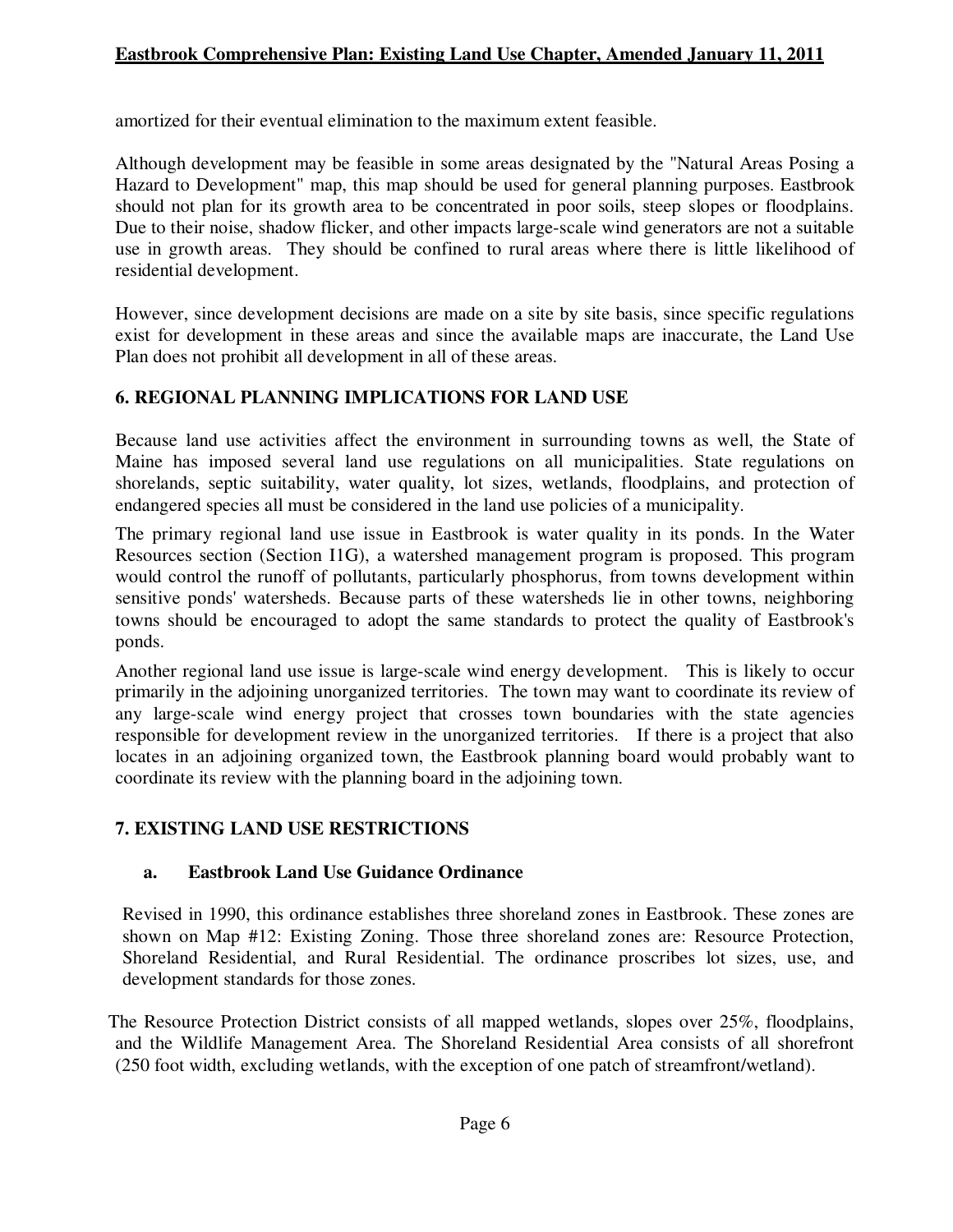Nearly all structures and development are forbidden in the Resource Protection District. Most uses, structures, and development requirements are the same for Shoreland and Rural districts with two primary exceptions first, many uses in Shoreland areas require special Planning Board permission, and second, shoreland lots must be 80,000 square feet while Rural lots may be 40,000 square feet.

The inland zones are the:

- 1. **Groundwater Protection Overlay District:** it includes the town's identified sand and gravel aquifers and all land with 500 feet of their mapped boundaries.
- **2. Forest Resources Protection District:** it covers any land registered under the Tree Growth Law at the time of adoption of the ordinance.
- 3. **Village Center/Historic Preservation District:** it includes all land not expressly zoned in the other zoning classifications that lies within an area 500 feet from both sides of Route 200 from the Grange Hall property to Mill Stream (for details see the zoning map).
- **4. Roadside Rural Residential District:** this zone consists of all land within 500 feet of Route 200 that is not within the other zones
- 5. **Rural Residential District:** this zone includes all other land that is not specifically designated in one of the other zones.

# **b. Eastbrook Subdivision Ordinance**

Revised in 1990, this ordinance established guidelines for the subdivision of parcels of land.

# **c. Eastbrook Flood Plain Management Ordinance**

Adopted in 1990, this ordinance serves to limit development in flood hazard areas. This ordinance satisfies state requirements for Flood Plain Ordinances. However, as mentioned above, the town must re-adopt an Ordinance in 1991 to rejoin the National Flood Insurance Program. Due to inadequate mapping and designation of flood plains, however, the effect of the ordinance is limited. The federal government will map the floodplains in Eastbrook in more detail according to a federal schedule.

# **d. Planning Imprecations: Existing Land Use Restrictions**

Since this plan was drafted in 1990, the town of Eastbrook has made substantial revisions to its land use ordinances. Overall, they are adequate to manage growth in town. One specific deficiency is wind energy facilities. There are no provisions for either small wind energy systems (those for primarily single-family residential use) or large-scale commercial projects.